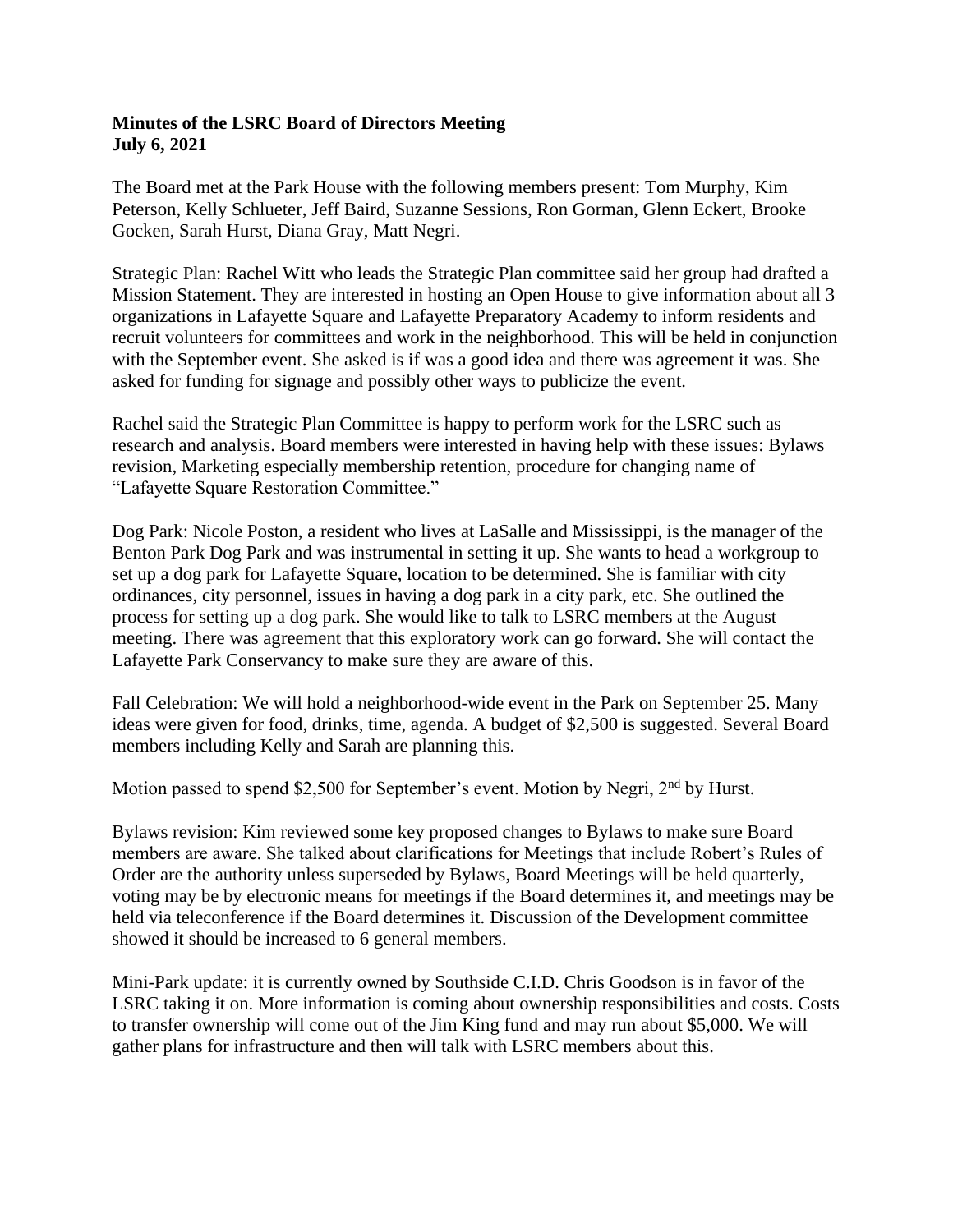Matt talked about an invoice that is due to be paid. A Motion passed to pay \$225 to Explore St. Louis for signage. (Motion by Negri,  $2<sup>nd</sup>$  by Schleuter.

Park House repair and painting: Matt reported that window grates were redone at no cost to the LSRC by a neighborhood resident in the business. Door were repaired and painted, and plaster fixed.

A Motion passed to pay Scott Fraser's invoice. (Motion by Negri, 2<sup>nd</sup> by Gocken.

Matt talked about an appropriate marker to honor Scott and Suzi Jones who have moved to Florida. They were great supporters of our neighborhood. Former Dolman resident Mark Kapp bought their house on Kennett.

A motion passed to designate a bench in their honor, forgoing \$675 in revenue. Motion by Negri, 2<sup>nd</sup> by Gocken.

Board elections: Tom reviewed open positions on the Board which include Vice President. Send Tom your ideas of names to submit.

Membership: some big renewals are lagging. We will explore the names of people who have fallen off the rolls. The Strategic Plan committee can help with a marketing plan.

Budget reports: Tom and Kelly reviewed finances.

Announcements: Kelly recommended we drop our Mailchimp subscription saving \$66.00 per month.

Motion passed to drop Mailchimp. Motion by Schlueter, 2<sup>nd</sup> by Peterson.

Safety: Glenn is working with Shawn Tooley to gather members for a committee on traffic calming.

Improvements: The budget may go over allocations a bit.

Communications: Newsletter is going out by email. Kelley sends it out with brief announcements of events of interest in Lafayette Square. New T-Shirts are here!

Development: Suzanne reported on 2001 Park and the hearings at the city's Cultural Resources office. Enforcement was discussed. There are no new projects right now.

Fundraising: October 29 is the date for the masked ball. Kelly talked about entertainment and details of this event. Our goal is to raise \$5,000 profit. Ticket sales start in September.